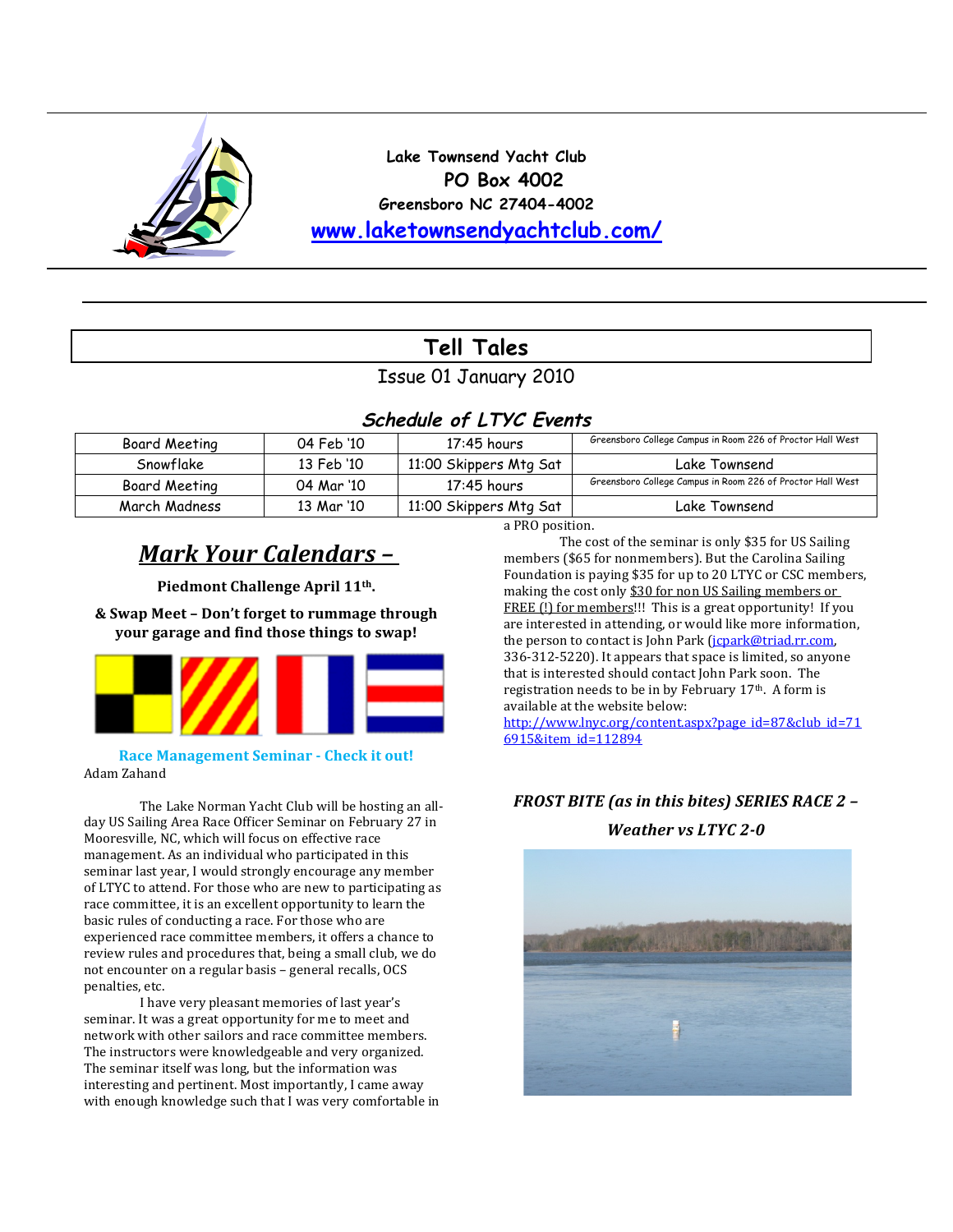I was watching the weather for race day with rapt anticipation. (Uwe did say we would be out there if there was a blizzard because I had new foul weather gear. If you have ever looked into foul weather gear, it is for keeping out the wet not the cold. The multitudes of layers keep out the cold. & since my new foul weather gear didn't include extreme gloves and lined boots… I was sort of glad that the lake was iced over…. BUT it probably wouldn't have taken much for me to go out. ) (Yes, the lake was iced over. That dark in the back of the picture is the wind on the lake and the flat in the front is the ice. ) (There was wind this time at least.) Notice had been issued that we would be in the training room at the marina. We got to the lake on the early side, but I was surprised to see that there were already several LYTC sailors' cars in the parking lot. They were all hiding in the marina office, chattering with Clint.

Debbie had brought a nice egg and sausage casserole with pico de gallo.

After a large amount of button pushing, I started the DVD that I had brought on the racing rules for sailing, *thinking*, that I knew most of the initial rules, I started with disc 2 on mark rounding. It started with rule 18. After an undeterminably long time and listening to it going off on multiple tangents (rule 18.4e) it finally completed one rule of sailing. Sensing that my audience had faded, (indeed some of them were napping), I halted the DVD. What had been a silent room instantaneous burst in to a lot of chatter.

#### Change of Watch



#### **From the Commodore:**

I am honored to be asked to serve as the commodore for 2010. It is a privilege as a relative newcomer to be asked to serve with the experienced and dedicated members that our club is so fortunate to have. I would like to thank Joleen for the terrific job she has done in this role in 2009. She will truly be a hard act to follow!

2010 looks like it will be a great year. We have a strong membership of over 90, many of whom are active participants in racing, on the board, teaching sailing classes, or just helping out in general. This year we are making an effort to add some new activities on the water other than racing. The  $4<sup>th</sup>$  weekend of the month is being set aside for practice sessions, sailing games, special training sessions for the students and other activities. Please let us know if you have any ideas. Our goal is twofold, first to have fun activities to promote sailing for people not interested in racing, and second to provide some intermediate activities for those interested in progressing into racing. Check the newsletter for updates!  $\sim$ Uwe

The Change of Watch dinner was a big success. We had a good size crowd who enjoyed the festivities and socializing. The room was the perfect size and the food was delicious.



Joleen trying to roust the crowd asked people to rat out their fellow sailors about any Tall Tales they had heard that evening. The room was quiet. There were plenty of stories maybe not tall tales –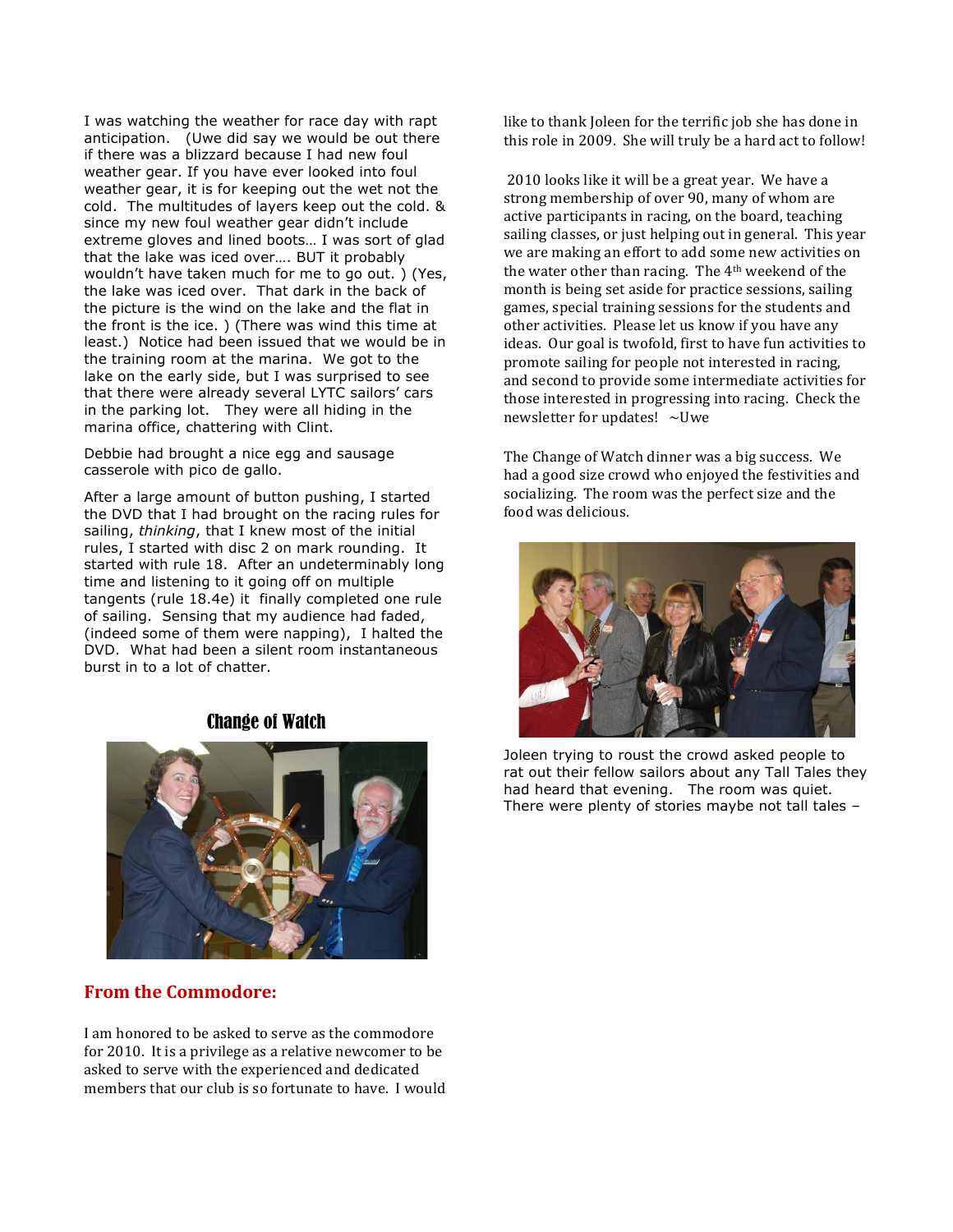

One story was how Starling made it to the cover of Scots and Water, the Flying Scot Association magazine. I caught a rather fuzzy picture of Starling talking about the photographer having a camera on a weather balloon.

There were stories of capsizes and ice breaking to sail.

Joleen recognized the members that had just joined in the last 2 years. She asked, How did you hear about the lake?

"Oh I knew about it, Until now I didn't have a neighbor with a boat! "

"Or I knew about it, I just never took the time. "

Me, I found out about it by driving out and seeing the rental boats, after I found it on the website. I have been coming out ever since.

If you haven't come out to the lake and haven't **joined)in)you)are)missing)out)on)a)great)and) unique)opportunity)that)isn't)available)in)other) areas.))**



Again Thanks **Little River Crafts** for constructing the plaques. (Eric Winner of the Multi-hull summer series)

## *Looking for Scots*

There are a number of sailors that are looking for Flying Scots. If you have a Flying Scot and you don't feel that it is getting the love and attention that it needs contact me – or the Flying Scot Fleet captain and we can put you in touch with a number of eager Scot Sailors.

**heineu@bellsouth.net** Or **Steve.raper@greensboro-nc.gov** 

# **Saleboats for Sail –**

#### **Live out your inner Pirate - Buc Opportunity!**

"*Unfortunately the time has come when we must part with our Buccaneer. She is hull number CBC285470774, one of the Chrysler vintage boats, listed as a 1974 model. We have done a few modifications, such as raising the mast step and replacing the old centerboard gasket with the new version, but she is basically as she was designed. She comes with a trailer and is ready to sail. We have found that we simply do not have enough time to devote to sailing her, as we also have a 31-footer and not enough time to spend with her. We bought "Blue Ayes" when we moved from Florida to North Carolina as we knew that we would not be able to race the big boat here and we wanted to be able to race. There is a limit, however... We are asking \$1750 for boat and trailer. I can forward*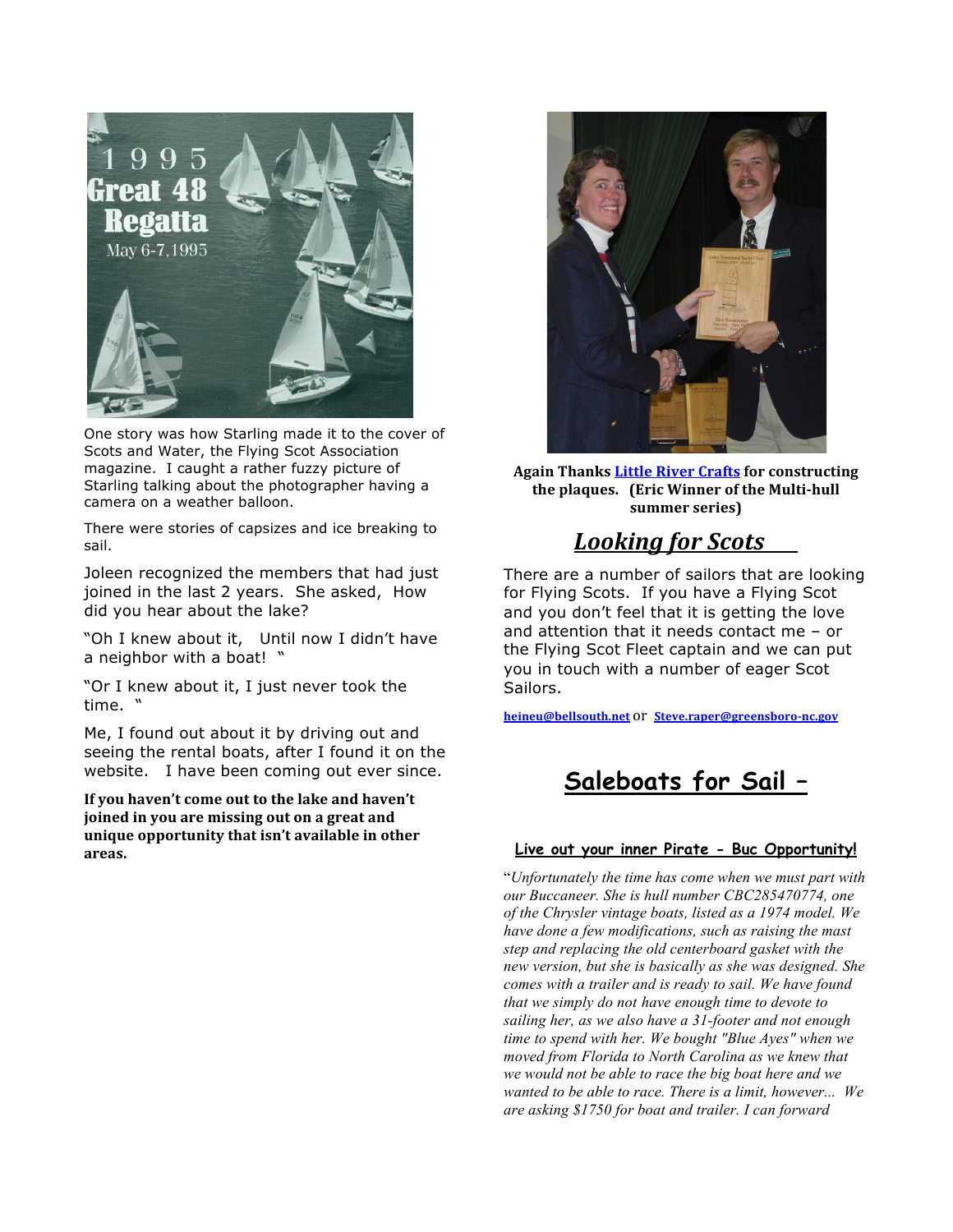*pictures to anyone who is interested. Thanks."* **Arrr!**  bombaystar@embarqmail.com

**1981 Isotope** - \$2500 with sails and a galvanized trailer. Crossbar, dolphin striker, and trampoline have been replaced and an extension added to the righting bar. Good boat for a beginning racer or someone looking to get back into racing. She won the 2005 Governor's Cup and continues to give challenge to the fleet leaders. Eric and I have owned this boat since 1998. She's gotten us hooked on Isotopes, so much so that we are upgrading to a 2006 model.

Boat specifications at http://www.intl-

fiberglass.com/isotope.html. Fleet Activities http://www.intlfiberglass.com/Isotope%20Nationals%202006.ht ml Call or email if interested: 919-732-5410;

joleen.rasmussen@bowebellhowell.com

**12'2 ft. Howmar day sailer/racer** for sale in Greensboro. (don't know year) Designed by Sparkman and Stephens. A great boat for kids, very fast and tippy.90 sq. ft. of sail with jib. Beam 4'10". 86 long trailer. \$1500 for both, includes both sails, etc. Appraisal done in 2004. Call Carole Drexel - (336) 274-4789 or cdrexel@triad.rr.com Here is a link to a sister boat http://www.sailingtexas.com/showmar12100.html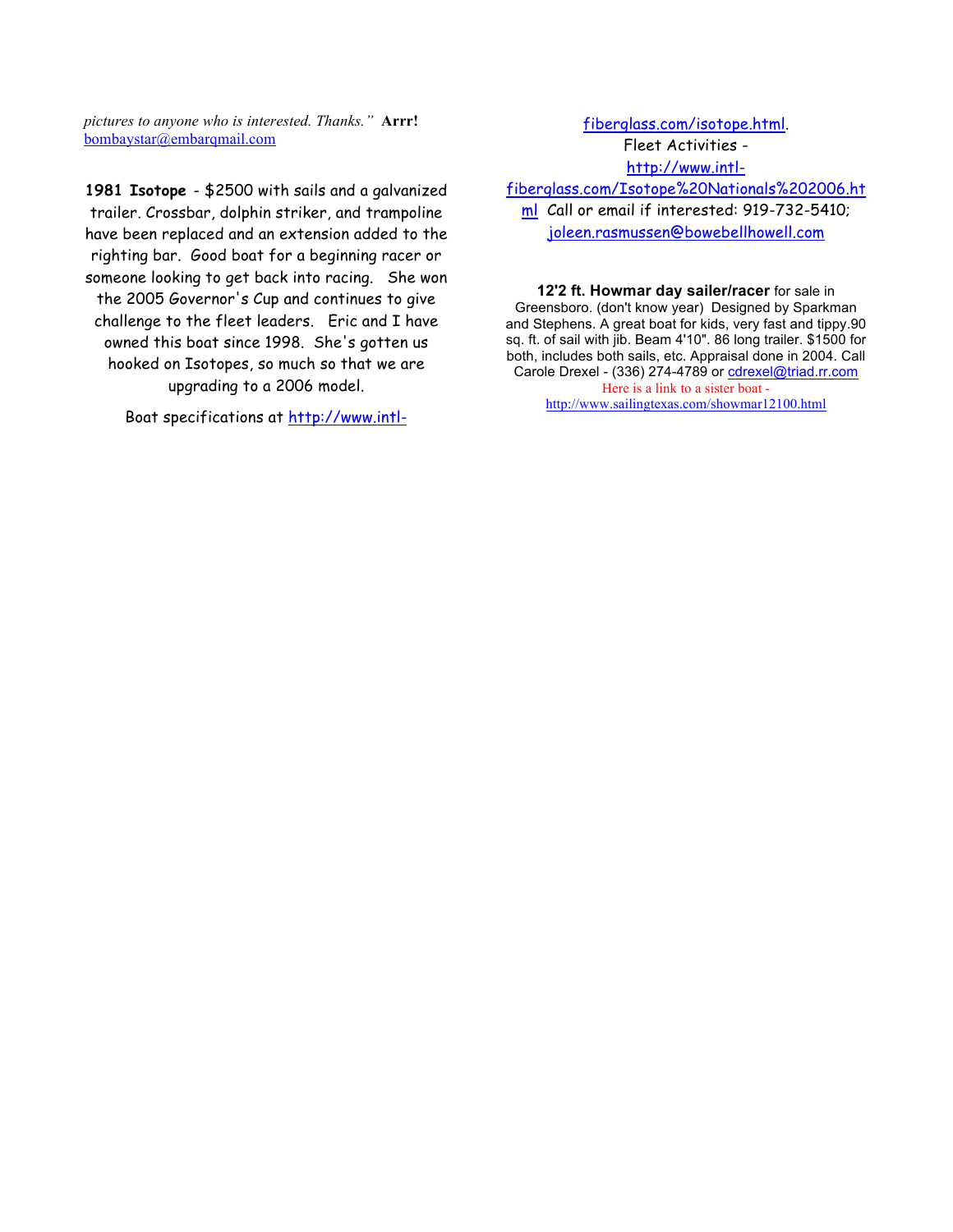| Lake Townsend Yacht Club Help Lines |                               |                       |                                  |  |  |
|-------------------------------------|-------------------------------|-----------------------|----------------------------------|--|--|
| Commodore:                          | Uwe Heine                     |                       |                                  |  |  |
|                                     | 336 585-0951 R                | Social:               | Rachel Skvarch                   |  |  |
|                                     | heineu@bellsouth.net          |                       | rkskvarch@yahoo.com              |  |  |
| Races:                              | <b>Adam Zahand</b>            |                       | Gloria Thornton                  |  |  |
| (Vice Commodore)                    | 336 288-3762 R                |                       | glothorgso@yahoo.com             |  |  |
|                                     | adam_zahand@yahoo.com         |                       |                                  |  |  |
|                                     |                               | Junior Sailing:       | John Hemphill                    |  |  |
| <b>Education:</b>                   | David Duff                    |                       | (336) 632-0864 R                 |  |  |
| (Rear Commodore)                    | 336 282-7773 R                |                       | jmhemphill@greensborocollege.edu |  |  |
|                                     | David.Duff@analog.com         |                       |                                  |  |  |
|                                     |                               | Mayor's Cup Regatta:  | Joleen Rasmussen                 |  |  |
| Finance:                            | <b>Hudson Barker</b>          |                       | 919 732-5410 R                   |  |  |
| (Treasurer)                         | (336) 644-1060 R              |                       | joleenrasmussen@embargmail.com   |  |  |
|                                     | hudsonbarker@att.net          |                       |                                  |  |  |
|                                     |                               | Newsletter/Directory: | Nancy Collins-Heine              |  |  |
| Publicity/History:                  | David Young                   |                       | 336 585-0951 R                   |  |  |
| (Secretary)                         | 336 545-1655 R                |                       | heineu@bellsouth.net             |  |  |
|                                     | dwyoung@triad.rr.com          |                       |                                  |  |  |
|                                     |                               | Webmaster:            | <b>Steve Raper</b>               |  |  |
| Cruising:                           | <b>Starling Gunn</b>          |                       | Steve.raper@greensboro-nc.gov    |  |  |
|                                     | 336 939-2508 R                |                       |                                  |  |  |
|                                     | justbgunnbell@bellsouth.net   | Equipment             | Keith Smoot                      |  |  |
|                                     |                               |                       | (336) 996-6734 R                 |  |  |
|                                     |                               |                       | Gwaihir23@Embargmail.com         |  |  |
| Membership:                         | <b>Steve Raper</b>            |                       |                                  |  |  |
|                                     | Steve.raper@greensboro-nc.gov |                       |                                  |  |  |

**Call People. Go Sailing \*\*\*\* REACH OUT AND CALL SOMEONE \*\*\*\***

In an effort to involve more sailors in the Club's Sailing Events and Racing Programs, this "Available to Crew" list is published in each newsletter. The people listed have taken our Learn to Sail class or have other previous sailing experience and are looking to get more time on the water. So, if you have a boat and would like to participate in the Summer or Frostbite Race Series, why don't you call one of these folks for your crew? Alternatively,

if you need a cruising partner on your boat or would like to team with someone on one of the city sailboats for a day sail or a race, contact someone on this list. If you would like to add your name to the list, contact Nancy Heine, Newsletter Editor (See the Help Lines box located in this newsletter).

### **Available To Crew**

|                          |              | .                 | E-mail                   |
|--------------------------|--------------|-------------------|--------------------------|
| Name                     | Home Phone   | <b>Work Phone</b> |                          |
| Bill Byrd                | 336-635-1926 | N/A               |                          |
| Chip Cromartie           | 336-601-0464 | 336-274-3559      | cromartie@triad.rr.com   |
| Cynthia & Sam Reichelson | 336-540-1279 | 336-273-2511      | reichelson@cs.com        |
| Catherine Clark          | 336-315-0414 |                   |                          |
| Mike Bianco              | 336-299-4461 |                   | mfbyanko@aol.com         |
| Keith and Kelly Francies | 336-292-9042 | 336-362-5335      | keith.francies@davey.com |
| Valerie Nieman           | 336-908-3976 |                   | valnieman@yahoo.com      |
| Rita Parham              | 336-643-8755 |                   | rparham@triad.rr.com     |
| Chris Maginnis           | 336-760-9811 |                   | cmaginnis@nuvox.com      |
|                          |              |                   |                          |

\*\* Attention\*\* – Can't remember the password for the login required for the Members Cove area on the website??There is now a (Need password?)link. Click on this & it will bring up an email form addressed to our WebMaster with the subject line 'LTYC Members Cove login: - Send me your name and email address to receive login name and passwd